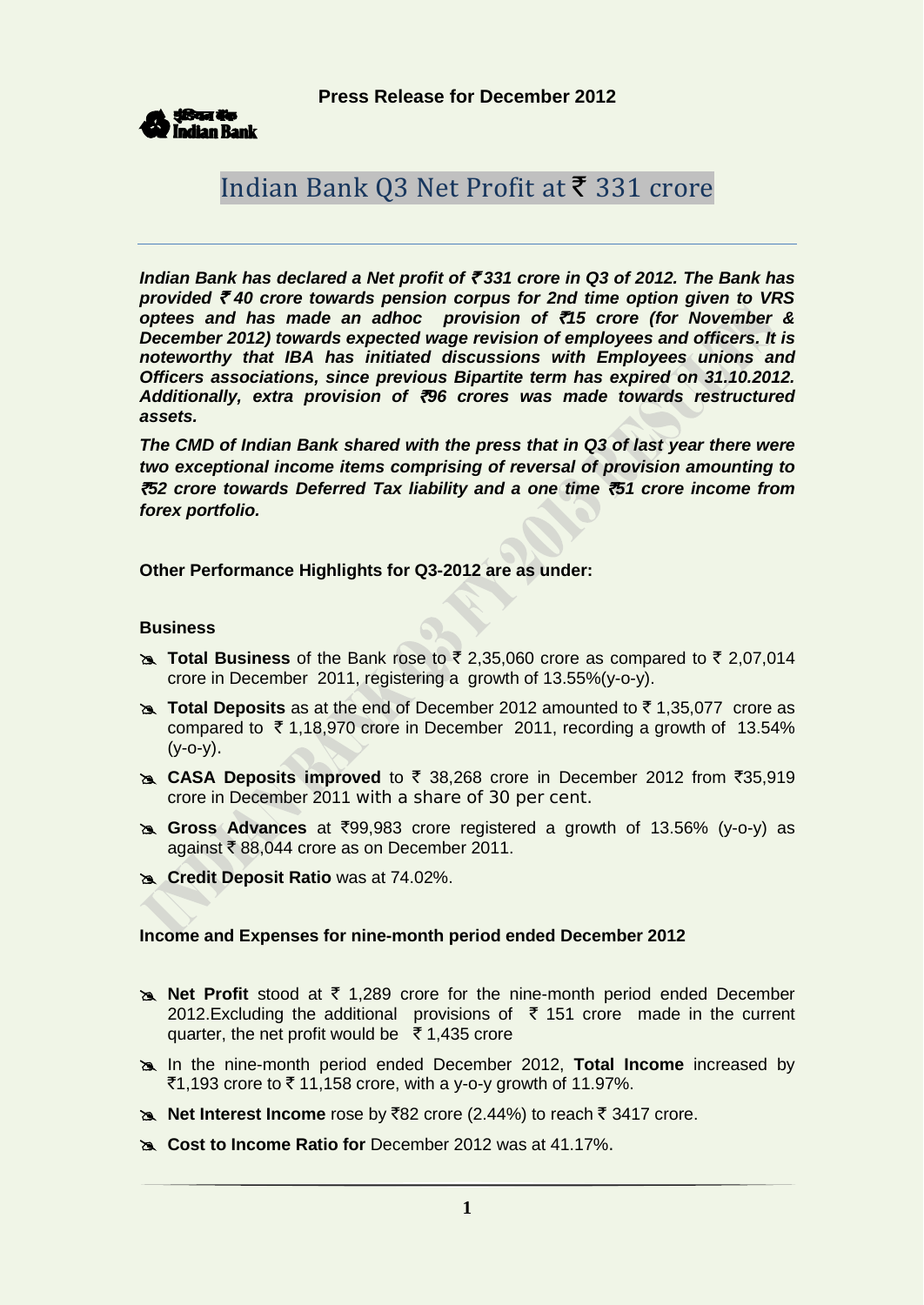- **Net Interest Margin (NIM)** was maintained at above 3.00% level at 3.16% for the nine-month period.
- **Return on Average Assets** stood at 1.14%**.**
- **Earnings per Share (annualized)** was at ₹ 38.91 for the nine-month period ended December 2012.
- **Book Value per Share** was higher at ₹ 245 as on 3<sup>1st</sup> December 2012.

## **Income and Expenses for quarter ended December 2012**

- **Net Profit** stood at ₹ 331 crore.
- **A Total Income** increased by ₹ 229 crore to ₹ 3,787 crore, with a y-o-y growth of 6.44%.
- **Net Interest Income** stood at ₹1143 crore.
- **Cost to Income Ratio for** December 2012 was at 45.93%.
- **Net Interest Margin (NIM)** was 3.07% for the quarter ended December 2012
- **Return on Average Assets** stood at 0.85%.
- **Net worth** improved to ₹10,936 crore from ₹ 9,728 crore in December 2011.
- **Capital Adequacy Ratio (Basel II)** was at 13.07% (Tier-I Capital: 10.75%; Tier-II Capital: 2.32%) for end-December 2012. If current year profit upto December 2012 is also considered, CRAR improves to 14.52% **(Tier-I Capital:12.20%; Tier-II Capital:2.32%). The Bank also has headroom available ₹7520 crore**

#### **Branch Network**

- As on December 2012, the Bank's distribution network increased by 81 domestic branches to 2027 branches comprising 542 Rural, 572 Semi Urban, 521 Urban and 392 Metropolitan branches; besides 31 Extension Counters, 23 Satellite Offices and 56 Rural Banking Service Centres. These are supplemented by 1295 ATMs, which include 361 offsite ATMs.
- The Bank has 3 foreign branches at Singapore, Colombo & Jaffna in Sri Lanka taking the total branch network to 2030.
- Bank has also opened 1425 Ultra Small Branches (USBs) in villages with population above 2000 covered through BC model under Financial Inclusion.

#### **Asset Quality**

- Gross NPA to Gross Advances ratio and Net NPA to Net Advances ratio stood at 3.18% and 2.17% respectively.
- During the nine-month period ended December 2012, Bank made NPA recovery of  $\bar{\tau}$  442 crore in addition to upgradation of NPAs to Standard Accounts to the tune of  $\bar{\bar{\xi}}$  360 crore.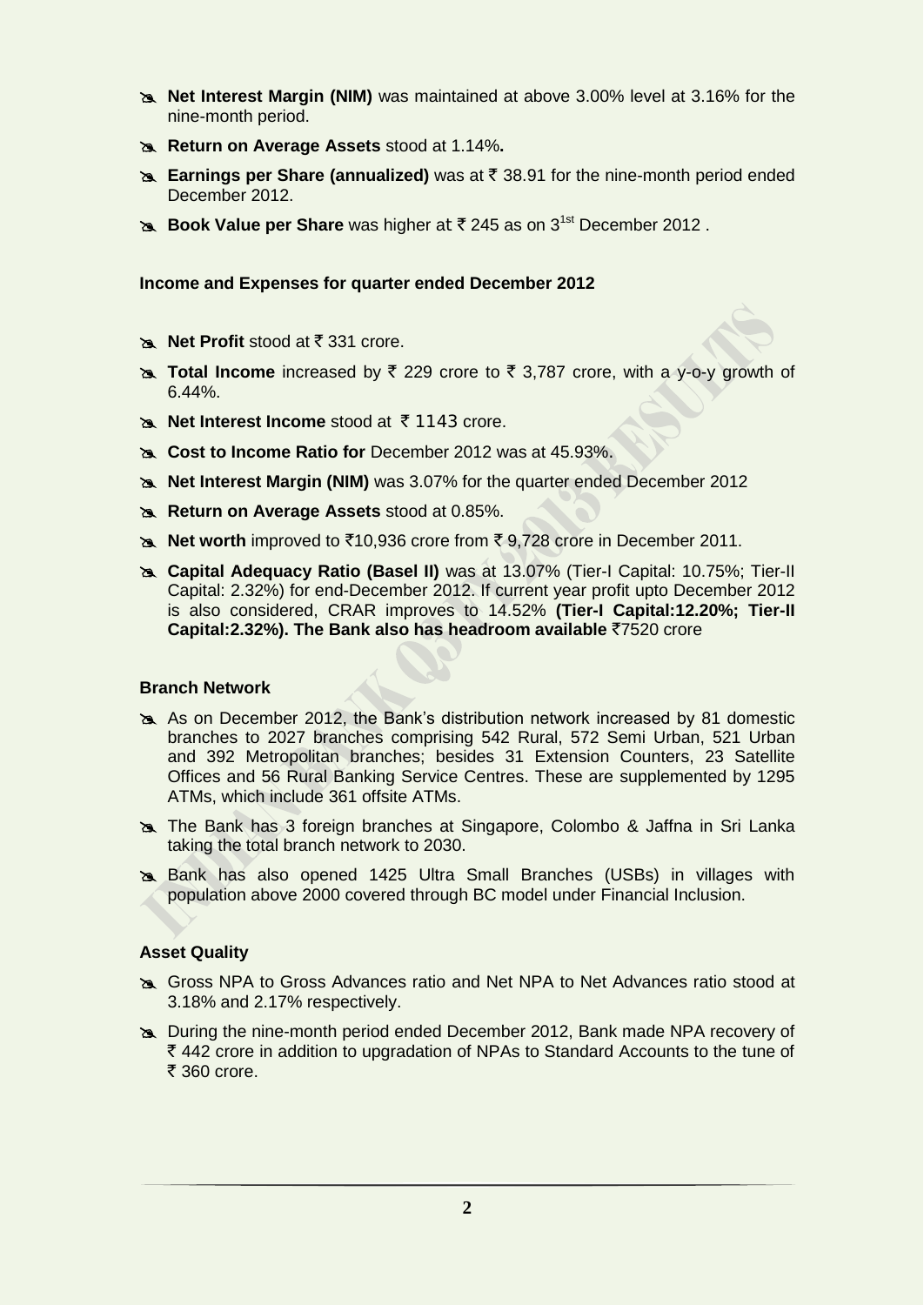# **Priority Sector**

- **EXALUATE:** Priority Sector advances grew by  $\bar{\xi}$  4524 crore to reach  $\bar{\xi}$ 34551 crore as on 31.12.2012. The share of Priority Sector advances to the Adjusted NBC is at 39.94%.
- **Agriculture advances** registered a growth of  $\bar{\tau}$  2537 crore (a growth of 19.00%) over March 2012 at ₹15891 crore.
- Under Special Agricultural Credit Plan- (SACP), up to December 2012, the Bank disbursed farm loans to the tune of  $\bar{\tau}$  10750 crore against annual target of  $\bar{\tau}$  10250 crore.
- $\infty$  Out of the above,  $\bar{\tau}$  2257 crore were disbursed to 438189 new farmers.
- $\approx$  ₹4936 crore has been disbursed to 796117 small / marginal farmers which works out to 47**%** of Direct Agricultural disbursements against RBI directive of minimum 40%.
- With the dual objective of enhancing credit flow to agriculture and strengthening our relationship with the farmers, our rural and semi urban branches are observing credit campaign both in Kharif and Rabi season. This year also we observed "INTENSIVE FARM CREDIT CAMPAIGN" from 18.06.2012 to 17.08.2012 (extended up to 15.09.2012) coinciding with Kharif season.
- During the campaign period, our branches have disbursed Agriculture credit to the tune of  $\bar{\tau}$  3648.11 crore benefitting 456,461 farmers.

## **Microfinance**

 $\approx$  Upto December 2012, the Bank has disbursed  $\overline{5}$  1264 crore to 46464 SHGs. Outstanding under Micro Finance (SHGs) stood at `2338.38 crore as of December 2012.Total SHGs linked so far is 6,45,174.

## **Microsate Branches:**

 As of December 2012, there are 45 Microsate branches (specialized branches for lending to SHGs).

A total of  $\overline{\zeta}$  370.85 crore covering 20642 SHGs have been disbursed by the Microsate branches during the year upto the month ended December 2012. Total outstanding advances of these Branches as at the month ended December 2012, is ₹786.62 crore covering 57221 SHGs.

## **Education Loan**

- $\checkmark$  Up to the month ended December 2012 exposure to educational loan portfolio increased by  $\bar{\xi}$  367 crore from December 2011 to reach  $\bar{\xi}$  3648.17 crore.
- $\checkmark$  During the quarter ended December 2012, the Bank disbursed a sum of  $\bar{\xi}$  403.52 crore as educational loans to 66196 students.
- $\checkmark$  The Bank is also implementing "Web based on-line education loan application system" to facilitate early disposal of applications. Up to the month ended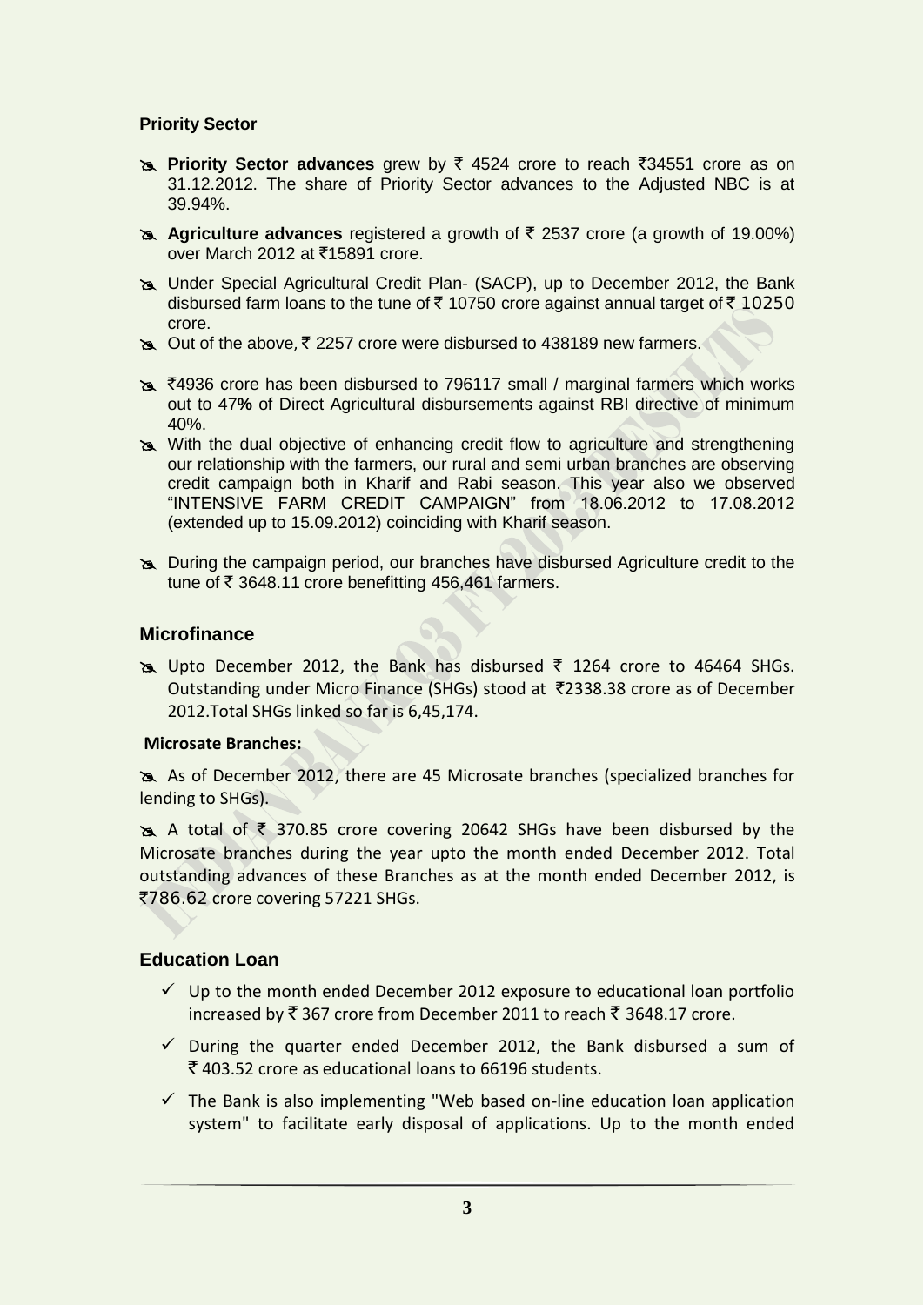December 2012, 184 students were given in-principle sanction amounting to `520.19 lakhs

# **Financial Inclusion (FI)**

Under Financial Inclusion Plan, Indian Bank has been allotted with 1523 villages with population above 2000 for provision of banking services

- $\checkmark$  All the 1523 villages have been provided with banking services as on 31st December 2012 as below:
	- $\checkmark$  1425 villages through Smart card based Business Correspondent (BC) Model
	- $\checkmark$  53 villages through Brick and mortar branches /Banking Service Centres (BSCs)
	- $\checkmark$  45 villages through Mobile Branch/Van
- $\checkmark$  Of the 584 villages with population 1600-2000 allotted, 395 villages have been provided banking services through ICT based smart card enabled BC Model.
- $\checkmark$  Bank has established 1425 Ultra Small Branches (USB) in the villages with population above 2000 covered through BC Model under Financial Inclusion
- $\checkmark$  Bank has opened 11.30 lacs Basic Savings Bank Accounts in the FI implementing villages and issued smart cards to the account holders.
- $\checkmark$  Overdraft in SB No-Frill accounts and General Credit Card (GCC) facilities also been provided to 3683 beneficiaries in the villages.
- $\checkmark$  In Union Territory of Puducherry, where the Bank is the SLBC Convenor, under Financial Inclusion Plan a total of 42 villages with population above 2000 and 25 villages with population 2000 and below have been provided with banking services. Thus, UT of Puducherry is the first State in the Country to have provided banking services to all the villages including villages with population below 2000.
- $\checkmark$  In the state of Tamil Nadu, Bank has been disbursing pension under Social Security Schemes (SSS) through Field Business Correspondents. Pension payment is made to 1.51 lakh beneficiaries in all the 986 villages with population above 2000 allotted to our Bank in the State.
- $\checkmark$  Opening of one account per family: Out of 12.58 lakh household to be covered in 1523 villages with population above 2000 , 11.31 lakh households are covered.

 $\checkmark$  Under the Pilot project for Direct Benefit Transfer for transfer of benefits into the Bank account of the beneficiaries in 51 districts with effect from 01st January 2013, our Bank has 238 branches in 39 districts spread over in 17 zones. Bank has taken steps to credit the benefits to the bank account of the beneficiaries using Aadhaar number, through Aadhaar Payment Bridge of NPCI. Delivery channels like BCs, ATMs, Bio metric ATMs, etc., have been established in the villages to facilitate withdrawing of the money by the beneficiaries. Awareness campaigns are conducted in the villages for opening bank accounts and for seeding Aadhaar number to the beneficiaries' bank account.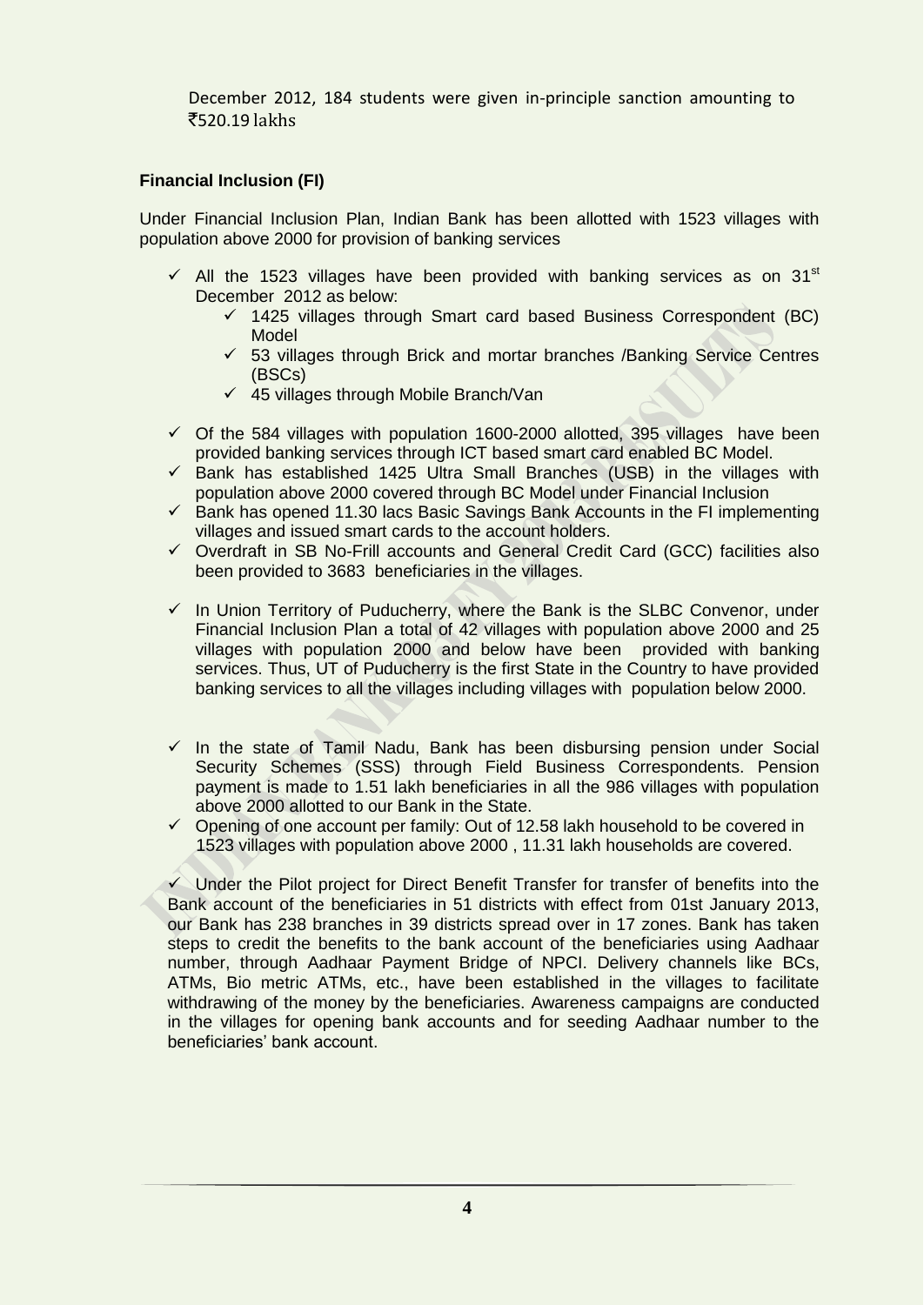## **Capacity Building Initiatives:**

 As a step towards getting closer to the rural people, the bank has set up a Trust by name "Indian Bank Trust for Rural Development'' (IBTRD) for undertaking various developmental activities. Under the trust, the Bank has established Financial Literacy and Credit Counseling (FLCC) centers at Chittoor and Macilipatnam (Andhra Pradesh) Cuddalore, Dharmapuri, Kancheepuram, Krishnagiri, Namakkal, Salem, Thiruvannamalai, Thiruvallur, Villupuram and Vellore (Tamilandu), Kollam in Kerala and Puducherry. A total of 23260 individuals were provided financial counseling so far.

## **Small & Medium Enterprises**

- **MSME portfolio** of the Bank grew by 23.34 per cent year on year to  $\bar{\tau}$  12410.27 crore as at end-December 2012.
- For focused attention of MSME portfolio, 73 SME specialized branches have been operationalised to provide single window services to MSME borrowers across the country**.**
- Our Bank has formulated various cluster schemes across the Country to take care of specific requirements of clusters concerned. Some such schemes are:Leather Cluster in Pimplas Village, Bhiwandi, Textile Cluster in Bhilwara Region, Ceramic Cluster at Morvi, Rice Mill units at Nellore, Rig cluster unit at Tiruchengode, Salem Zone, Cluster of Traders for purchase of shops in an upcoming Complex at Guntur, IB Truck Finance for Namakkal District, Salem Zone & Textile Cluster for Ichalkaranii.
- MoU arrangement with BAJAJ & TVS for financing their 3 wheelers to augment Micro Enterprises credit.
- Our Bank has opened Cell for Innovation and Start up finance for MSMEs at T.Nagar, Chennai, to take care of innovative / start-up projects.

## **I.T. & Other Initiatives**

- Number of ATMs has increased to 1295 as on 31.12.2012 (including 361 offsite ATMs).
- Bank's customers can access more than 100500 ATMs across the country under the sharing arrangement.
- ATM card base has increased to 84.88 lakh from 73.98 lakh as on 31.03.2012.